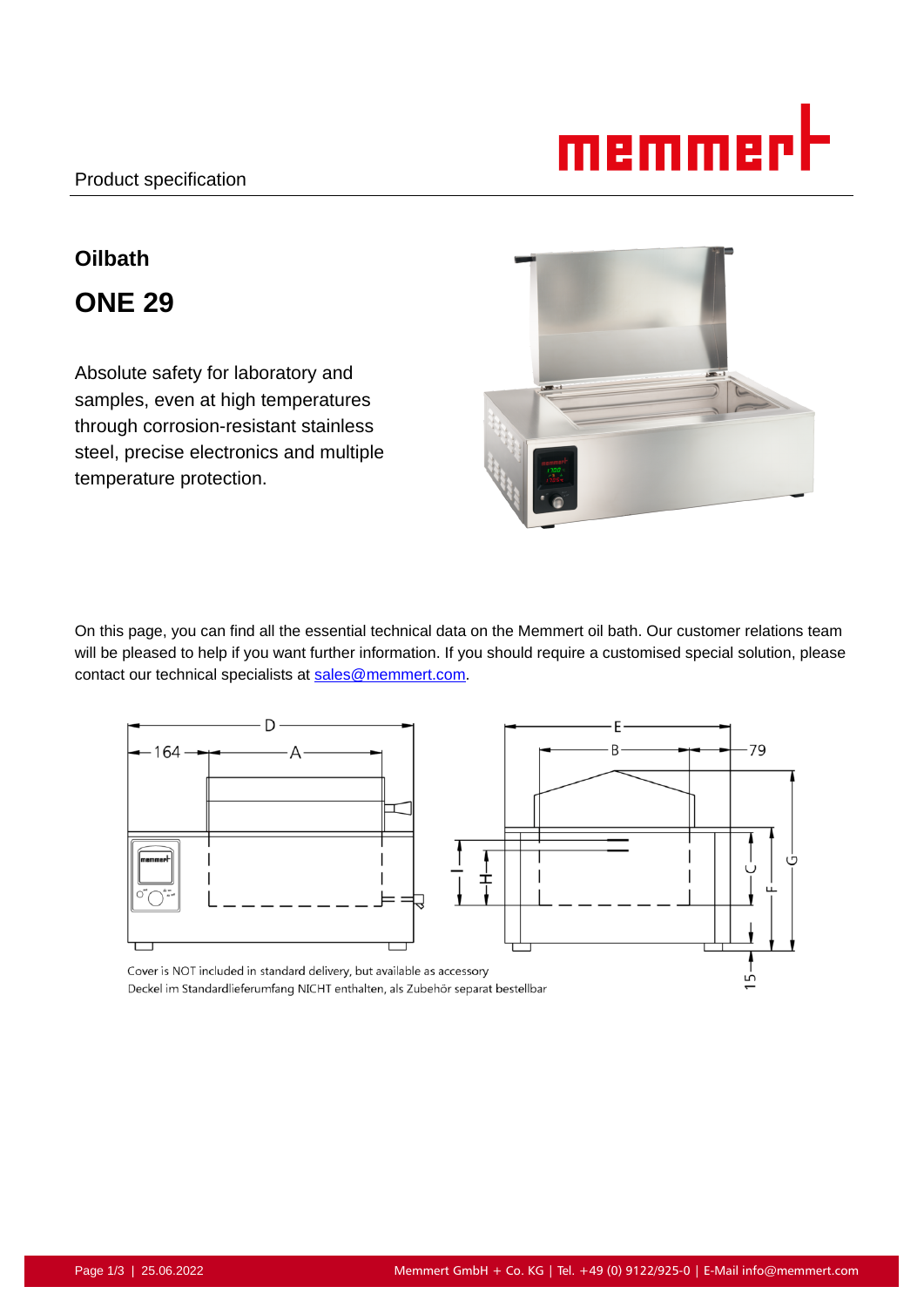# **Temperature**

| Setting temperature range                     | +20 to +200 $^{\circ}$ C                |
|-----------------------------------------------|-----------------------------------------|
| Working temperature range                     | min. 5 above ambient up to $+200$ °C    |
| resolution of display and<br>setting accuracy | 0.1°C up to $+99.9$ °C / 1°C from 100°C |

# **Control of standard components**

| <b>Controller</b>  | digital display (LED) of all set parameters, such astemperature and alarm values $(0,1^{\circ}C \text{ resolution})$ as<br>well as time values               |
|--------------------|--------------------------------------------------------------------------------------------------------------------------------------------------------------|
| Timer              | digital timer from 1 min. up to 999 hours for: ON (continuous operation), DELAYED ON, HOLD or HOLD<br>set-temperature dependent with quaranteed holding time |
| <b>Calibration</b> | on controller                                                                                                                                                |

#### **Safety**

| <b>Temperature sensor</b>  | 2 Pt100 sensors Class A in 4-wire-circuit, mutually monitoring and taking over theperformance at the<br>same temperature value                          |
|----------------------------|---------------------------------------------------------------------------------------------------------------------------------------------------------|
| Temperature control        | mechanical temperature limiter TB protectionclass 1 switching the heating off at approx. 30°Cabove<br>max. temperature of the bath                      |
| <b>Temperature control</b> | independently working, electronicovertemperature temperature limiterTWB protection class 2                                                              |
| <b>Temperature control</b> | in case of overtemperature due to failure, the heating is switched off at approx. 10°Cabove the set<br>temperature (fixed value)                        |
| Autodiagnostic system      | fuzzy-supported PID microprocessor controllerwith integrated autodiagnostic system withfault<br>indication                                              |
| Alarm                      | visual and acoustic alarm at programme endand as input acknowledgement as well as in case of low<br>liquid level, heating is switched off automatically |

# **Heating concept**

| <b>Heating Baths</b> | corrosion-proof large-area heating onthree sides |
|----------------------|--------------------------------------------------|
|                      |                                                  |

# **Stainless steel interior**

| Dimensions W x H x D in<br>mm | $W_{(A)}$ x h <sub>(C)</sub> x d <sub>(B)</sub> : 590 x 140 x 350 mm                                                              |
|-------------------------------|-----------------------------------------------------------------------------------------------------------------------------------|
| <b>Interior</b>               | easy-to-clean interior, made of stainlesssteel, reinforced by deep drawn ribbing, material no. 1.4301<br>(ASTM 304), laser-welded |
| Volume                        | 291                                                                                                                               |
| Liquid level min.             | $105 \text{ mm}$                                                                                                                  |
| Liquid level max.             | 120 mm                                                                                                                            |